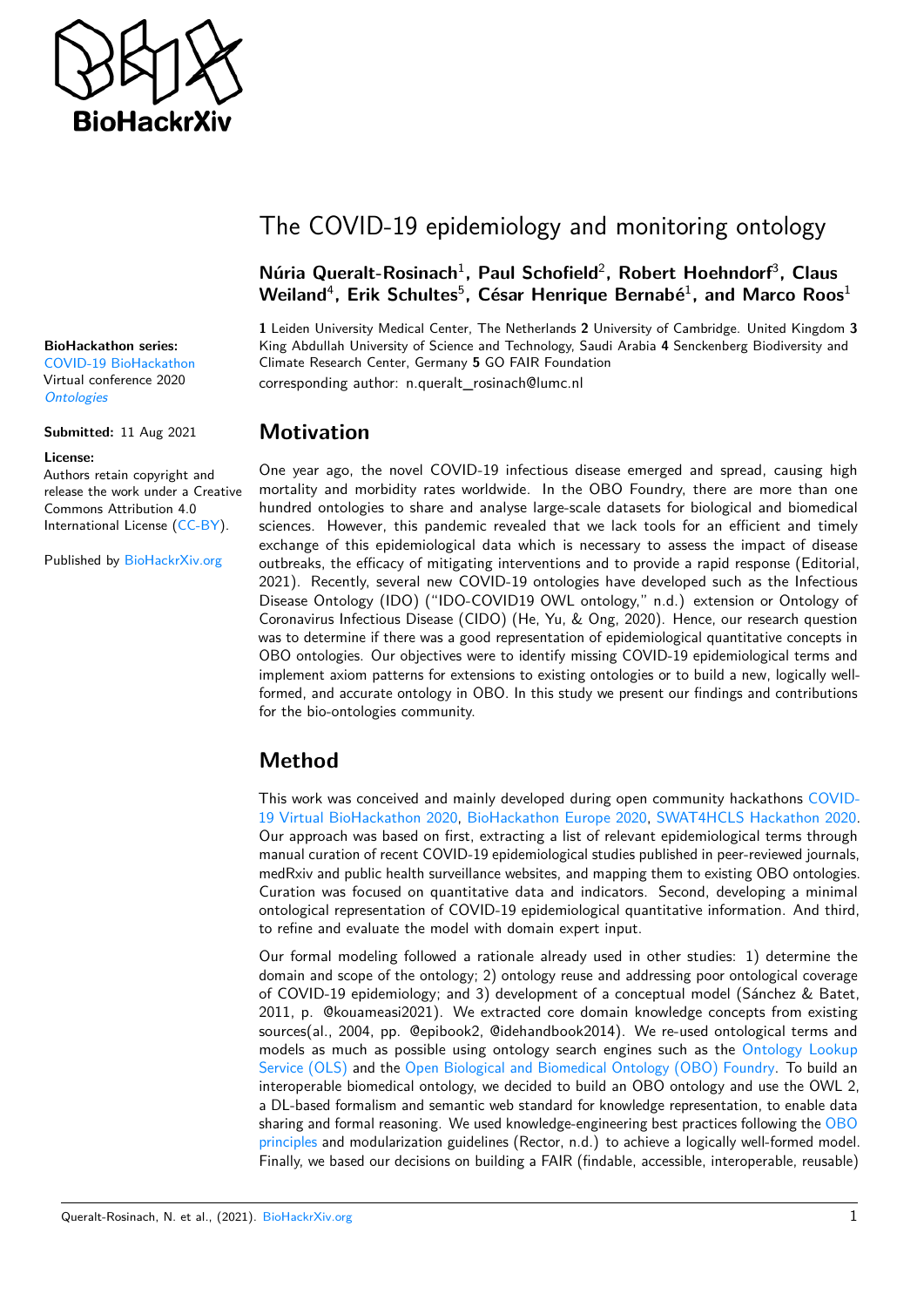

(Wilkinson et al., 2016) resource for health data and research following recent recommendations published by international data standard organizations (Group, n.d., p. @ehden2020). More information on the method, the list of sources used for curation and extracted terms, and the developed OWL ontology are open and publicly available for reproducibility and community re-use on [https://github.com/NuriaQueralt/covid19-epidemiology-ontology.](https://github.com/NuriaQueralt/covid19-epidemiology-ontology)

#### **Results**

We provide a formal ontological model for COVID-19 epidemiology and monitoring (graphical and OWL representations are in our [GitHub repository\)](https://github.com/NuriaQueralt/covid19-epidemiology-ontology). With the rise of new variants of the virus that may challenge vaccine efficacy, a compatible logical model for quantities that enables researchers to represent and share machine-readable patient monitoring and epidemiology surveillance data for rapid analysis, modeling and response is an urgent need. In this work we re-used the SIO design pattern for [measurements,](https://github.com/MaastrichtU-IDS/semanticscience/wiki/DP-Measurements) a model already applied to patient health data for rare diseases in the [European Joint Programme on Rare Diseases \(EJP RD\),](https://www.ejprarediseases.org/) clinical research data in the Leiden University Medical Center (LUMC) (al., n.d.) and the measurements schema in the new GA4GH Phenopackets release (GA4GH, n.d.). The taxonomic structure is extended from IDO, a core ontology for infectious diseases. For domain concepts we re-used General Formal Ontology (GFO) (Herre et al., 2006) to formalize timelines concepts using the 'chronoid' and the GFO-based 'mortality' model approach (F, F, R, Z, & D., 2012). To link patient-population is an RDA COVID-19 recommendation on data sharing, thus we checked common data models such as [\(OMOP\)](https://www.ohdsi.org/data-standardization/the-common-data-model/) and re-used the relationship used in Phenopackets based on composition semantics.

We filled the gap for epidemiological surveillance terms in OBO adding 100 new terms. From an initial set of 138 manually extracted terms, only 38 are covered by bio-ontologies, 21% (30 terms) IDO ("Infectious Disease Ontology OWL ontology," n.d.) and 24% Statistical Methods Ontology (STATO) (33 terms) ("STATO: the statistical methods ontology OWL ontology," n.d.) (although including fallbacks this percentage could increase to 50%) and the rest by epidemiological-related ontologies such as Apollo Structure Vocabulary (APOLLO\_SV) ("Apollo structured vocabulary owl ontology," n.d.) and Genomic Epidemiology Ontology (GenEpiO) ("Genomic Epidemiology Ontology OWL ontology," n.d.). We noticed that the Epidemiology Ontology (EPO) ("Epidemiology Ontology OBO Foundry Website," n.d.) is not maintained since its publication and has been deprecated from OBO Foundry and IDO is working towards epidemiological enrichment (Babcock, Beverley, Cowell, & Smith, 2021). While interoperability within the OBO landscape is fostered by adopting the BFO backbone structure, the link with GFO can lead to incompatible temporal regions due to logical inconsistency ("Toward semantic interoperability with linked foundationalontologies in ROMULUS," n.d.). Another issue that may be improved is the current absence of axioms and definition patterns that relate epidemiology (i.e., observations of a population) to clinical ontologies (i.e., observations on an individual) and allow reasoning for discovery. The re-use of the Entity-Quality(EQ) model (CJ et al., 2011) or the adaptation of the Resources, events, agents (REA) model (Mabee PM, 2020) will be evaluated. In the future, we will evaluate our ontology with domain experts and logical competency questions (Almeida Falbo, 2014). Moreover, we expect to use this model in FAIR-based projects such as Trusted World of Corona (TWOC) (funder, n.d.) to publish epidemiological claims as nanopublications for trust (Groth, Gibson, & Velterop, 2010). We aim at FAIR reasoning and analytics of person-level real world observations over epidemiological surveillance information (Sherimon, 2020). Therefore, checking common data models such as Phenopackets or OHDSI standards was done to enable the development of applications to discover patterns with ontology-guided machine learning algorithms and translational research.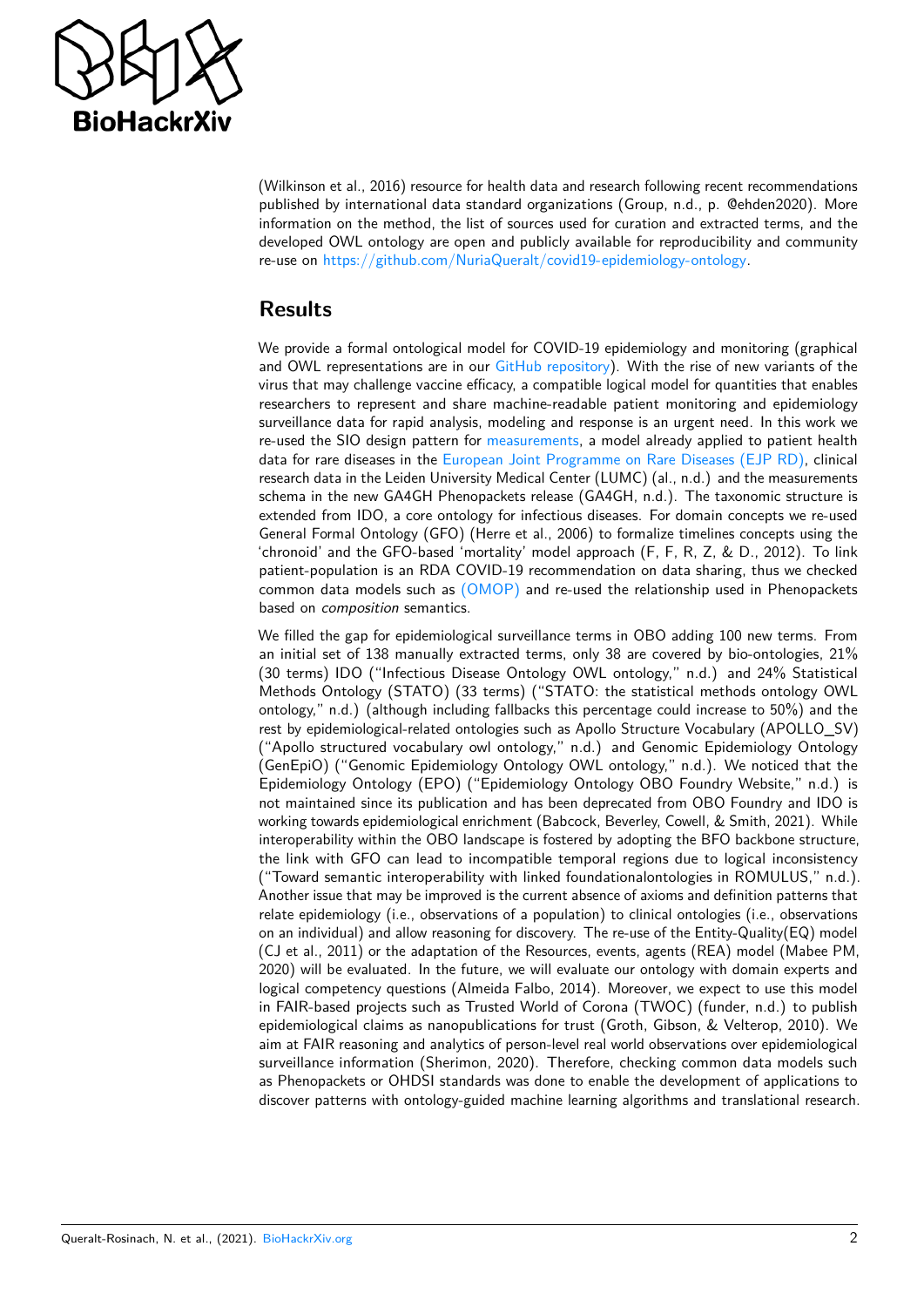

### **Conclusion**

In the context of an infectious disease outbreak it is imperative to have these data as FAIR as possible to facilitate rapid analysis and support timely evidence-based decision making and trust. To enable the community to provide machine-readable epidemiological quantitative data and make it easier to share, we contributed with the development of an ontological representation, which was built based on ontology engineering best-practices such as reuse and ontology formalization through upper-level ontologies (i.e., GFO, SIO).

### **Jupyter notebooks, GitHub repositories and data repositories**

• Github repo. covid-19-epidemiology-ontology, [https://github.com/NuriaQueralt/](https://github.com/NuriaQueralt/covid19-epidemiology-ontology) [covid19-epidemiology-ontology,](https://github.com/NuriaQueralt/covid19-epidemiology-ontology) CC0

#### **Paper data sources**

• Paper.md and paper.bib location:

<https://github.com/NuriaQueralt/covid19-epidemiology-ontology>

#### **Acknowledgements**

We would like to specially thank Birgit Meldal for her input and ideas. This initiative has received funding from the European Union's Horizon 2020 research and innovation programme under grant agreement N°825575 (the European Joint Programme Rare Diseases), and the Trusted World of Corona (TWOC; LSH Health Holland).

#### **References**

al., F. M. N. et. (2004). Vigilancia epidemiológica. McGraw-Hill Interamericana.

al., N. Q.-R. et. (n.d.). FAIR data management to access patient data. [https://repository.](https://repository.publisso.de/resource/frl%3A6424232) [publisso.de/resource/frl%3A6424232.](https://repository.publisso.de/resource/frl%3A6424232)

Almeida Falbo, R. de. (2014). SABiO: Systematic approach for building ontologies. FOIS.

Apollo structured vocabulary owl ontology. (n.d.).

Babcock, S., Beverley, J., Cowell, L. G., & Smith, B. (2021). The infectious disease ontology in the age of covid-19. Preprint. doi[:https://doi.org/10.31219/osf.io/az6u5](https://doi.org/https://doi.org/10.31219/osf.io/az6u5)

Bochove, K. van, Vos, E., Moinat, M., Sandijk, S. van, Korthout, T., & Mohtashani, P. (n.d.). EHDEN - d4.5 - roadmap for interoperability solutions. [https://zenodo.org/record/4474373#](https://zenodo.org/record/4474373#.YI66yq4p5hH) [.YI66yq4p5hH.](https://zenodo.org/record/4474373#.YI66yq4p5hH)

CJ, M., M, B., TZ, B., J, D., A, I., MA, H., DP, H., et al. (2011). Cross-product extensions of the gene ontology. J Biomed Inform, 44(1), 80–6. doi[:doi:10.1016/j.jbi.2010.02.002](https://doi.org/doi:%2010.1016/j.jbi.2010.02.002)

Editorial. (2021). How epidemiology has shaped the covid pandemic. Nature, (589), 491–492. doi[:https://doi.org/10.1038/d41586-021-00183-z](https://doi.org/https://doi.org/10.1038/d41586-021-00183-z)

Epidemiology Ontology OBO Foundry Website. (n.d.). [http://www.obofoundry.org/ontology/](http://www.obofoundry.org/ontology/epo.html) [epo.html.](http://www.obofoundry.org/ontology/epo.html)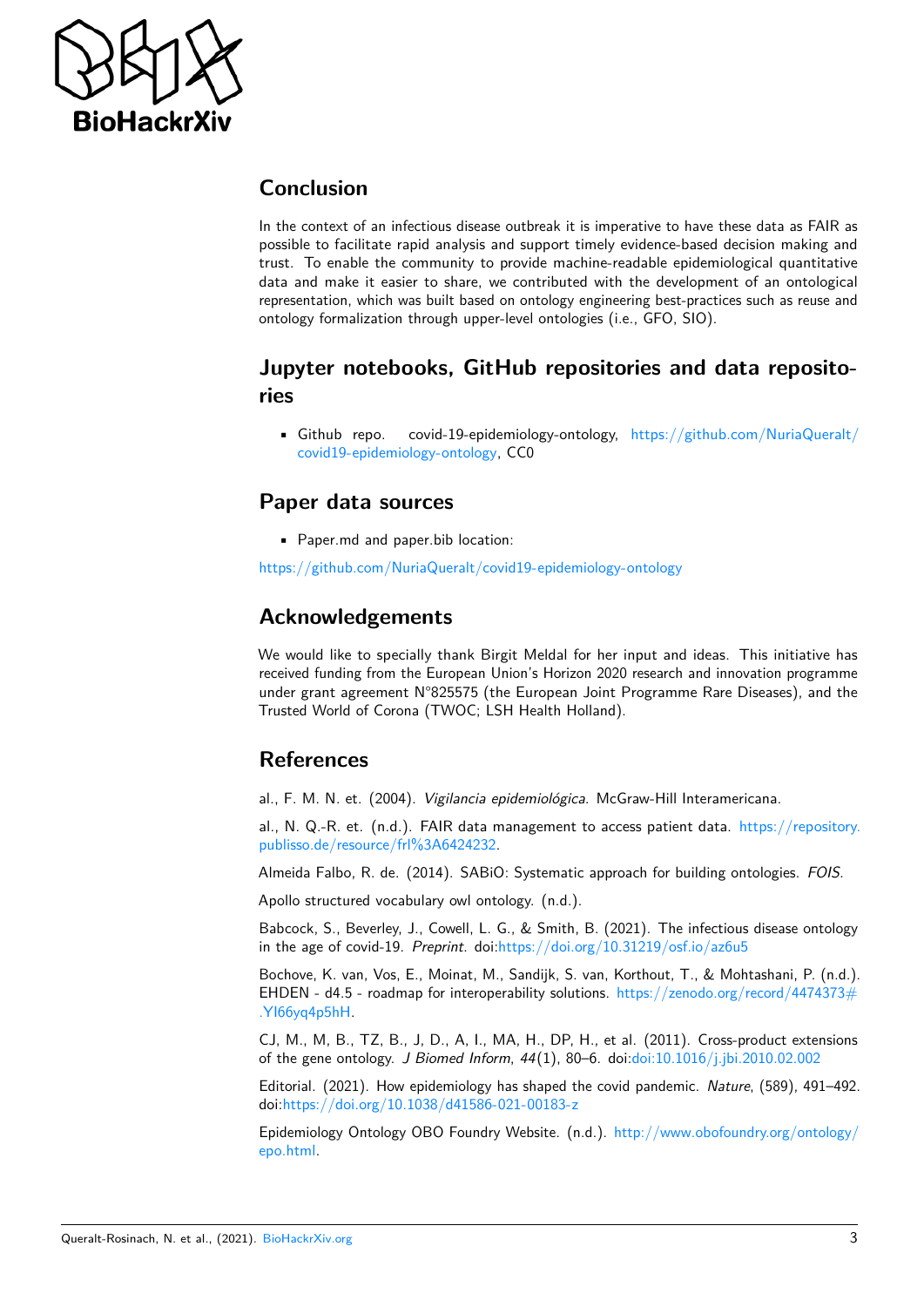

F, S., F, F., R, F., Z, M., & D., S. (2012). Towards an ontological representation of morbidity and mortality in description logics. J Biomed Semantics, Suppl 2(Suppl 2)(3), S7. doi[:doi:10.1186/2041-1480-3-S2-S7](https://doi.org/doi:10.1186/2041-1480-3-S2-S7)

funder, H.-H. (n.d.). The trusted world of corona (twoc). Retrieved from [/url%7Bhttps:](/url%7Bhttps://www.health-holland.com/project/2020/trusted-world-of-corona%7D) [//www.health-holland.com/project/2020/trusted-world-of-corona%7D](/url%7Bhttps://www.health-holland.com/project/2020/trusted-world-of-corona%7D)

GA4GH. (n.d.). Phenopackets v2. [https://github.com/phenopackets/phenopacket-schema/](https://github.com/phenopackets/phenopacket-schema/issues/261) [issues/261.](https://github.com/phenopackets/phenopacket-schema/issues/261)

Genomic Epidemiology Ontology OWL ontology. (n.d.). [http://purl.obolibrary.org/obo/](http://purl.obolibrary.org/obo/genepio/releases/2020-08-09/genepio.owl) [genepio/releases/2020-08-09/genepio.owl.](http://purl.obolibrary.org/obo/genepio/releases/2020-08-09/genepio.owl)

Groth, P., Gibson, A., & Velterop, J. (2010). The anatomy of a nanopublication'. Information Services & Use, 30(1-2), 51–56. doi[:10.3233/ISU-2010-0613](https://doi.org/10.3233/ISU-2010-0613)

Group, R. C.-1. W. (n.d.). RDA covid-19 recommendations and guidelines on data sharing. [https://zenodo.org/record/3932953#.YI7Dba4p5hH.](https://zenodo.org/record/3932953#.YI7Dba4p5hH)

He, Y., Yu, H., & Ong, E. et a. (2020). CIDO, a community-based ontology for coronavirus disease knowledge and data integration, sharing, and analysis. Sci Data, 7(181). doi[:https:](https://doi.org/https://doi.org/10.1038/s41597-020-0523-6) [//doi.org/10.1038/s41597-020-0523-6](https://doi.org/https://doi.org/10.1038/s41597-020-0523-6)

Herre, H., Heller, B., Burek, P., Hoehndorf, R., Loebe, F., & Michalek, H. (2006). General formal ontology (gfo) - a foundational ontology integrating objects and processes [version 1.0] (WorkingPaper). Unknown Publisher; Unknown Publisher.

IDO-COVID19 OWL ontology. (n.d.). [http://purl.obolibrary.org/obo/2020-21-07/](http://purl.obolibrary.org/obo/2020-21-07/ido-covid-19.owl/) [ido-covid-19.owl/.](http://purl.obolibrary.org/obo/2020-21-07/ido-covid-19.owl/)

Infectious Disease Ontology OWL ontology. (n.d.). [http://purl.obolibrary.org/obo/ido/](http://purl.obolibrary.org/obo/ido/2017-11-03/ido.owl) [2017-11-03/ido.owl.](http://purl.obolibrary.org/obo/ido/2017-11-03/ido.owl)

Kouamé, K.-M., & Mcheick, H. (2021). Ontological approach for early detection of suspected covid-19 among copd patients. Appl. Syst. Innov., (4), 21. doi[:https://doi.org/10.3390/](https://doi.org/https://doi.org/10.3390/asi4010021) [asi4010021](https://doi.org/https://doi.org/10.3390/asi4010021)

Mabee PM, D. W., Balhoff JP. (2020). A logical model of homology for comparative biology. Syst Biol., 1(69), 345–362. doi[:doi:10.1093/sysbio/syz067](https://doi.org/doi:%2010.1093/sysbio/syz067)

MacMahon, B., & Trichopoulos, D. (n.d.). Harvard Medical School of Public Health, Boston, Massachussetts: Marbán SL.

Rector, A. L. (n.d.). Modularisation of domain ontologies implemented in description logics and related formalisms including owl. [http://www.cs.man.ac.uk/~rector/papers/](http://www.cs.man.ac.uk/~rector/papers/rector-modularisation-kcap-2003-distrib.pdf) [rector-modularisation-kcap-2003-distrib.pdf.](http://www.cs.man.ac.uk/~rector/papers/rector-modularisation-kcap-2003-distrib.pdf)

S, S.-B., R, R., & M, K. (2014). Infectious disease epidemiology.y. Handbook of Epidemiolog, 2041–2119. doi[:doi:10.1007/978-0-387-09834-0\\_34](https://doi.org/doi:10.1007/978-0-387-09834-0_34)

Sánchez, D., & Batet, M. (2011). Semantic similarity estimation in the biomedical domain: An ontology-based information-theoretic perspective. J. Biomed. Inform, (44), 749-759.

Sherimon, V. et al. (2020). Covid-19 ontology engineering-knowledge modeling of severe acute respiratory syndrome coronavirus 2 (sars-cov-2). (IJACSA) International Journal of Advanced Computer Science and Applications, 11(11).

STATO: the statistical methods ontology OWL ontology.  $(n.d.)$ . [http://purl.obolibrary.org/](http://purl.obolibrary.org/obo/stato.owl) [obo/stato.owl.](http://purl.obolibrary.org/obo/stato.owl)

Toward semantic interoperability with linked foundationalontologies in ROMULUS. (n.d.). [https://researchspace.csir.co.za/dspace/bitstream/handle/10204/7042/Khan\\_2013.pdf?](https://researchspace.csir.co.za/dspace/bitstream/handle/10204/7042/Khan_2013.pdf?sequence=1&isAllowed=y) [sequence=1&isAllowed=y.](https://researchspace.csir.co.za/dspace/bitstream/handle/10204/7042/Khan_2013.pdf?sequence=1&isAllowed=y)